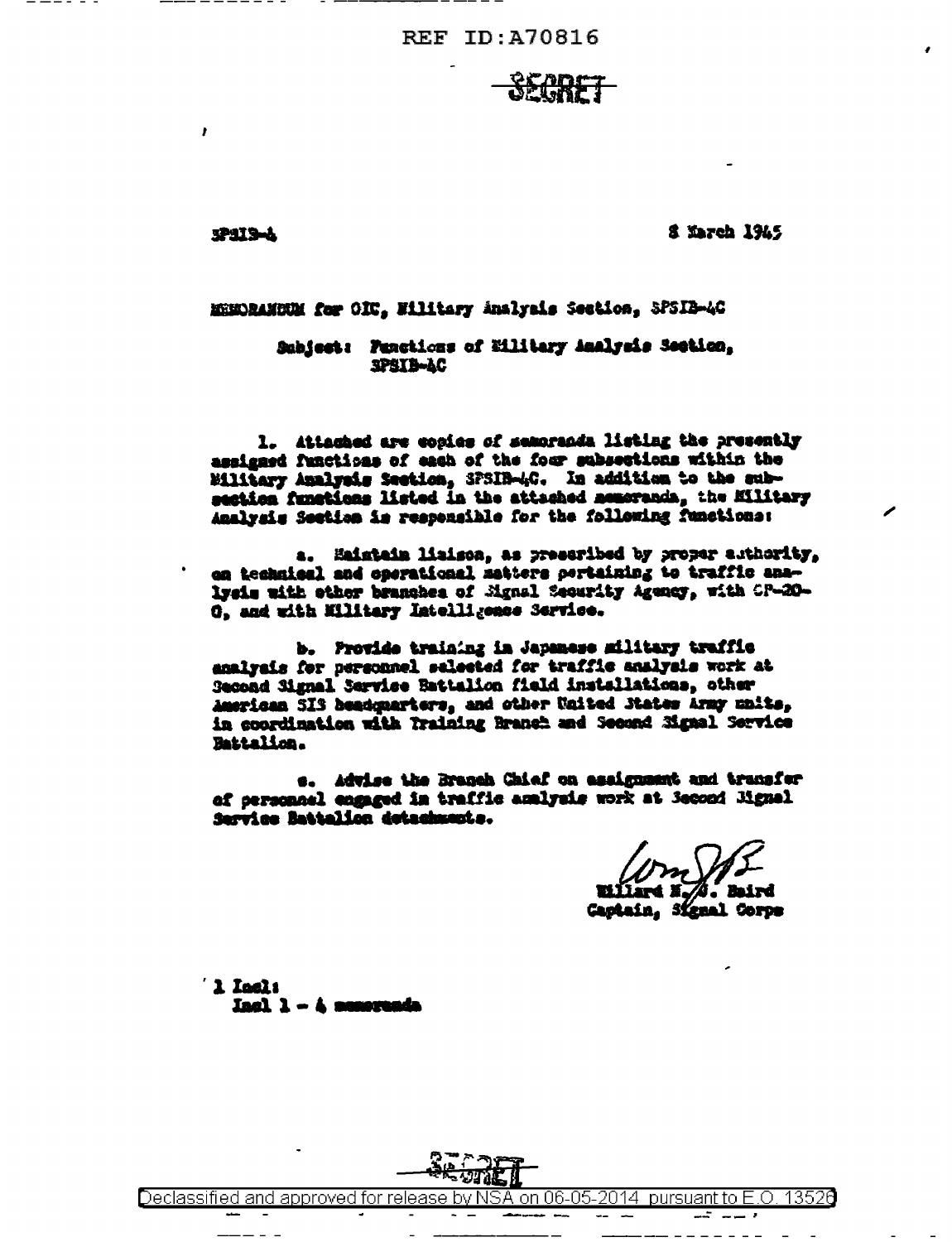**REF ID: A70816** 

## <del>SECRFT</del>

**SPSIIMA** 

**8 March 1945** 

KNACHANDUR fer CIC, Willtary Analysis Section, SPSIB-AC

Subject: Punsticms of Operational Analyzis Subsection. SPSIS-AG-1

1. The Operational Amalysis Subsection is responsible for the following functions:

a. Stady the Japanese military radio communications system for the surpose of reconstructing enemy military radio nets and idemtifying the characteristics of each net.

o. Derive intelligence mherwer possible from a study of radio net erganization, circuit coorations, and traffic routing, when considered in connection with Japanese military Greer of Battle.

e. Assign intereest missions, involving coverage of Japanese military (air, ground and water) radio transmissions, to all intercept maits accepting directives from Signal Jecurity Agency (including far Department fixed intercupt stations, radio intelligence companies and detachments, overseas 313 control centers, and foreign centers).

d. Eaintain coverage records of results obtained on intersept missions for the purpose of determining the extent and effectiveness of coverage and noting coverage deficiencies requiring reesaignment of missions.

e. Maistain complete information en known Japanese Army and air force rodio circuits in terms of frequencies, call signs, schednles, net in which each sircuit operates, TU blocks, etc.

f. Publish a Case Book menthly embodying eirouit information mentioned in paragraph la, and distribute the Case Book to all intercept unite working on Signal Security Agency missions, to foreign conters, and to other ambhorized resipients.

g. Hoodro and reply to traffic analysis reports dealing<br>with circuit or not operations as recaived from field units, oversens SIS headquarters, or foreign conters.

h. Examine "chatter logs" resolved from interespt stations. extrecting such information found therein which may acaist both traffle analysts and eryptemalysts and forwarding such information to the appropriate effices.

----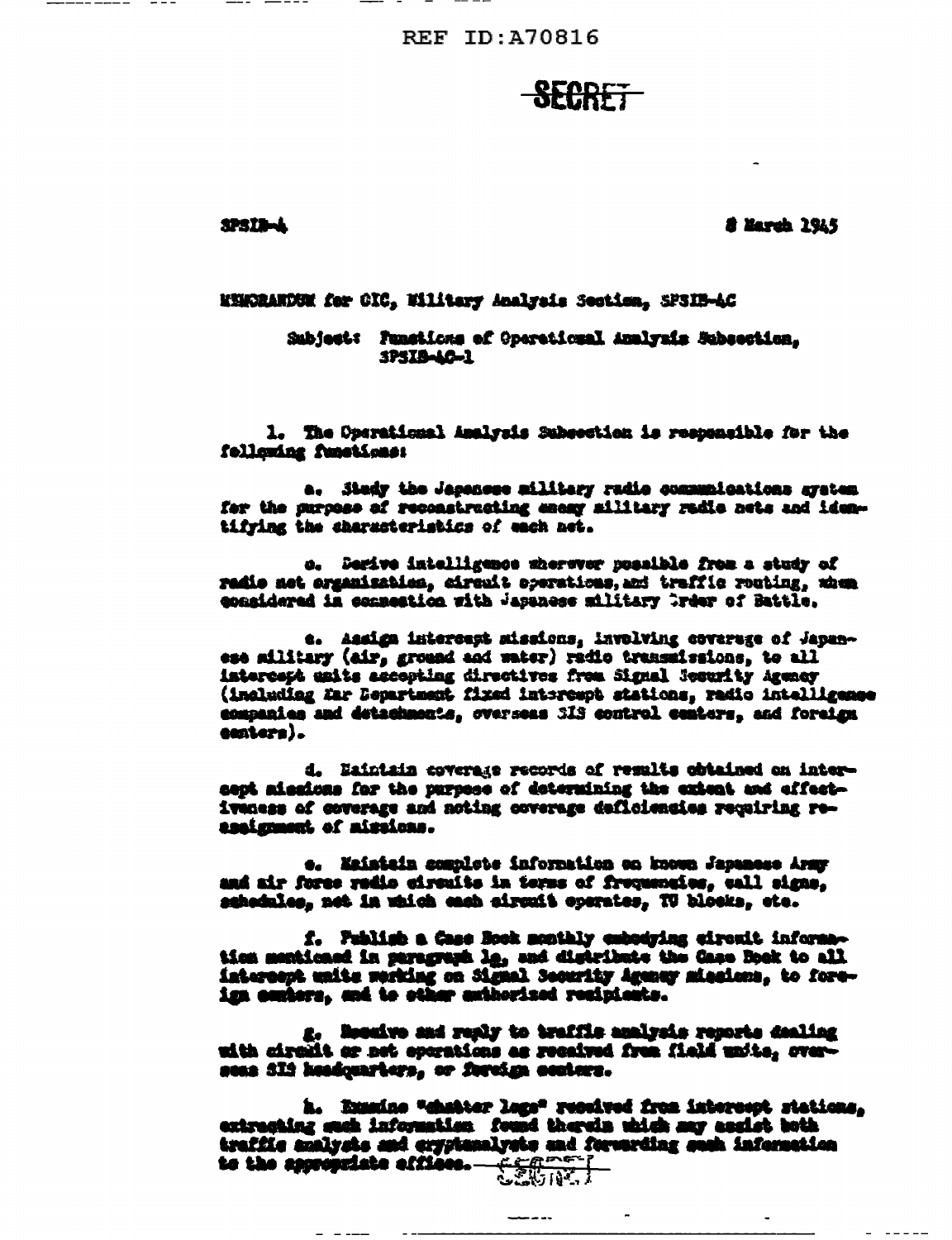i. Establiah prierities for intercept esverage of Japanese military redio circuits, basing such miorities on a consideration of intelligence, eryptenalytic, and traffic analysis requirements.

1. Mreet and co-ordinate the activities of field traffic analyzis units at detachnemts of the Second Signal Service Battalien and radio intelligence companies.

k. Jenduct research to identify Japanese call signs, reconstruct call sign allocations, determine eryptographic systems passing over each circuit and enemy units using such aystems, detest and identify unusual traffic types appearing on Japanese military circuits, and deteraine the nature and function of various maber series appearing on Japanese military traffis.

1. Operate a direction-finding plotting service, maintaining records of direction finding bearings reseived and fixes obtained.

a. Assign direction-finding missions to all units accepting such sissions from Signal Security Agency.

n. Publish weekly reports of Japanese military radio net and circuit operations for distribution to foreign centers, field traffic analysis waits, overseas ill neadquarters, and other authorised recipients.

c. Compile training publications relating to Japanese Army intercent and traffic analysis work in collaboration with Training Branch.

Nillard K. **by Le<sup>c</sup>** Captain, Mignal Corps

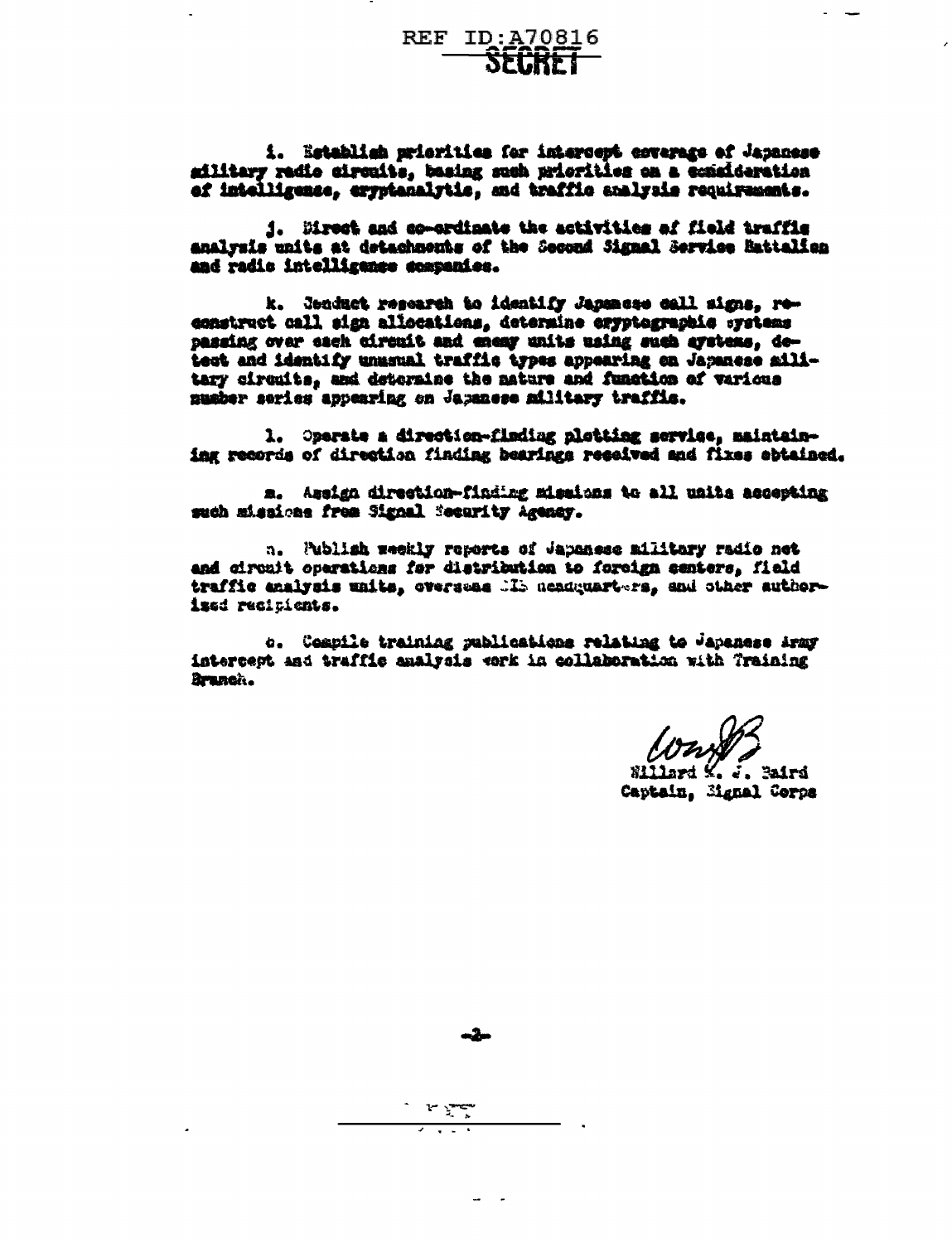<del>- SECRET</del>

SPSIB-4

**8 March 1945** 

MEMORANDUM for OIC, Military Analysis Section, SPSIB-4C

Subject: Punstions of Area Specialist Subsection. SPSIB-AC-2

1. The Area Specialist Subsection is responsible for the following functions:

a. Examine and tabulate on a daily basis Japanese Army traffic intercepted from specified areas in order to prepare a daily intelligence report based on unusual characteristics or contacts noted in the traffic. traffic routing, volume of traffic transmitted, circuits involved, enemy units communicating with each other, disappearance or re-appearance of contacts, cryptographic systems used, etc.

b. Render assistance wherever possible to translating and gryptanalytic units of Signal Security Agency and to MIS personnel on problems arising from a study of Japanese military radio traffic.

Willard M/J. Baird Gaptain, Signal Corps

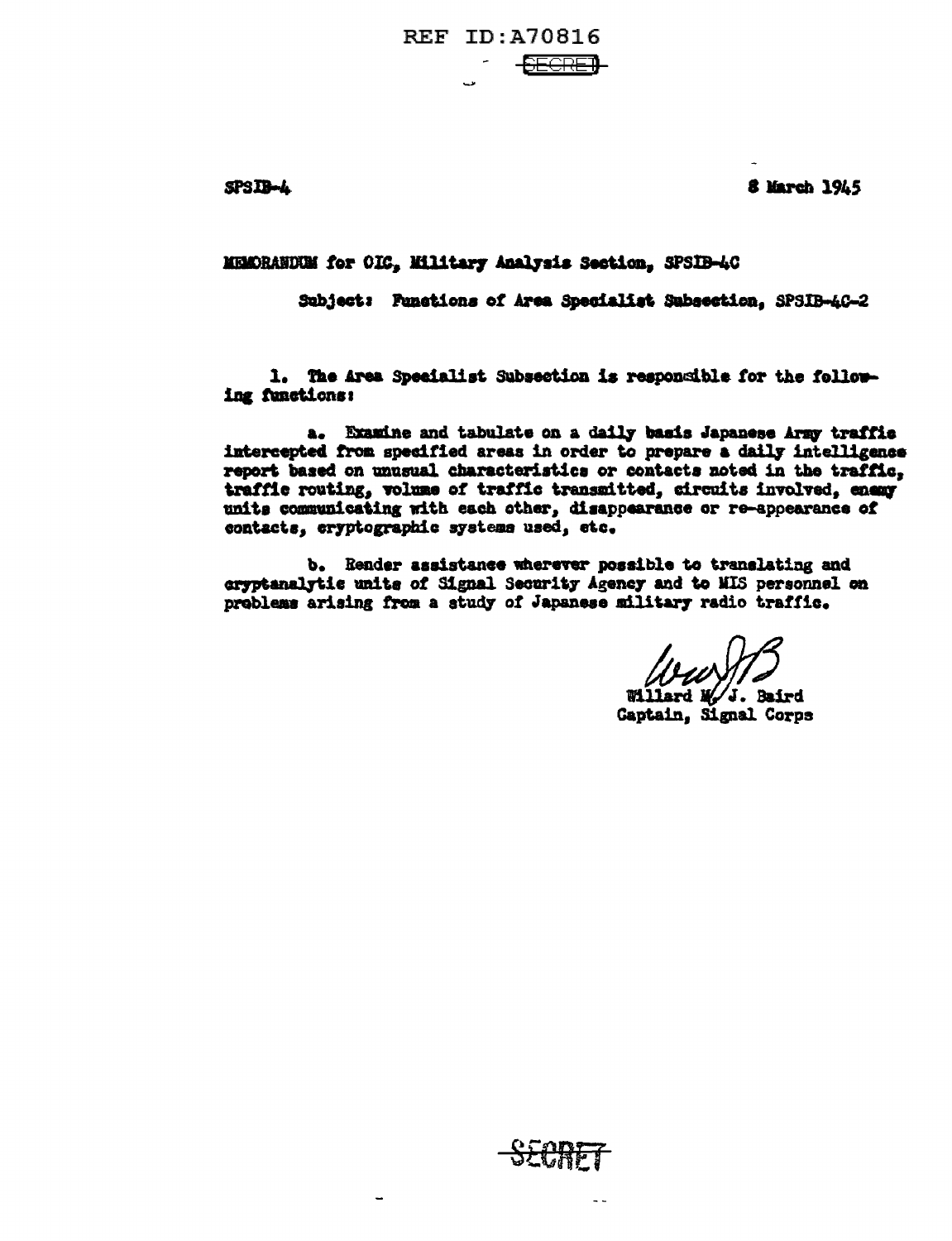**REF ID: A70816** 

2P3IB-4

**8 Earch 1945** 

NEMCRANDUM for CDC, Military Analysis Section, 3P3IB-4C

Subject: Punctices of Information and Disemination Subsection, SPSIB-4C-3

1. The Information and Mesomination Subsortion is responsible for the following functions:

a. Identify and solve DD aystems.

b. Publish Tachnical Suiletine based on traffic analysis studios of Japanese Wiltery redio traffic.

e. Identify and locate place-names found in vepaness Miltary traffic.

d. Publish place-name gazetteers for the use of traffis analysis personnel at tignal Security Agency, at field installations, overseas SIS headquarters, and foreign centers.

e. Winning incering decusests and reports and determine the distribution to be made of information found therein.

f. Assemble and publish the Japanese army dadio Information weekly report.

Faird

**Killar** Captain, Signal Corps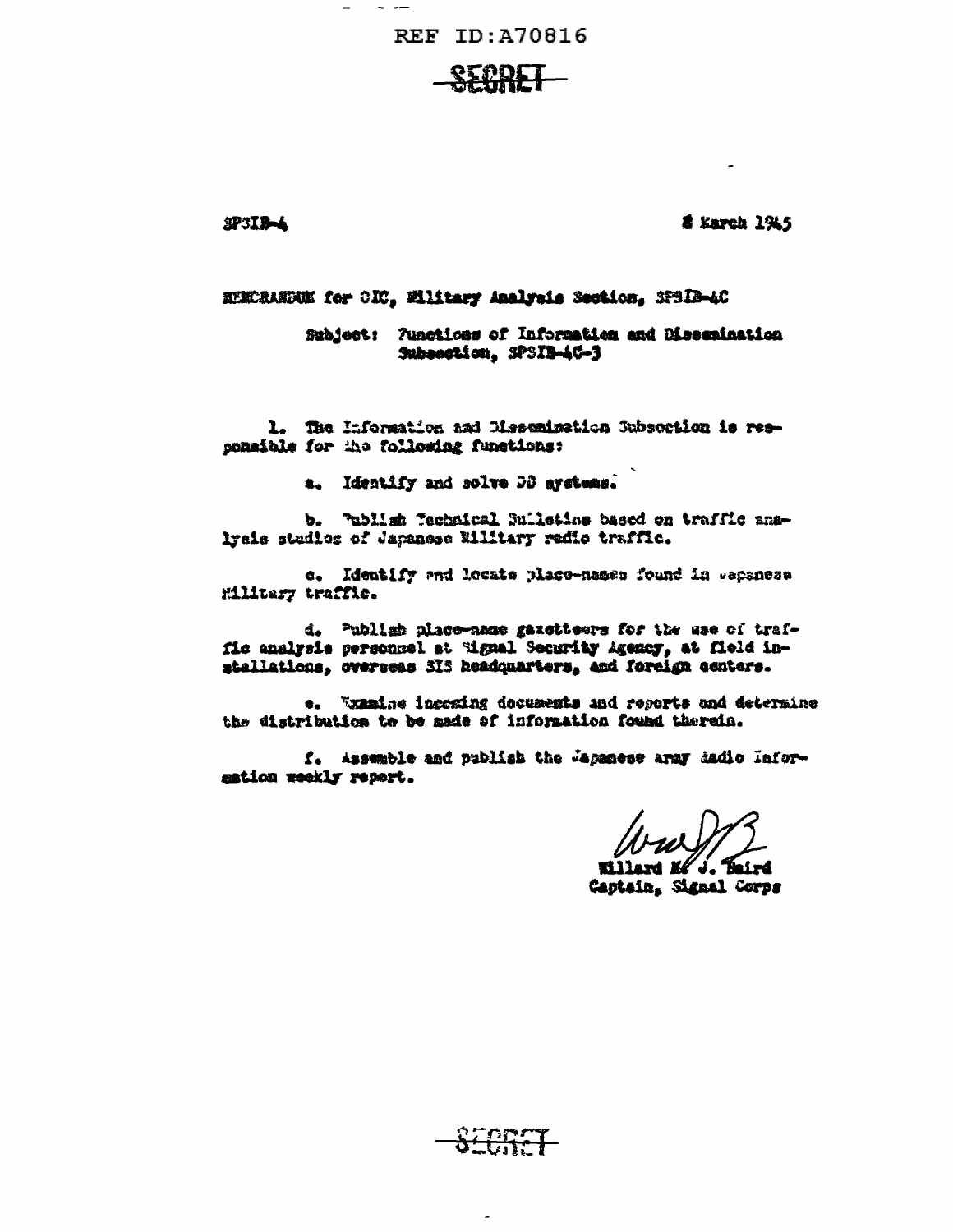# REF ID:A70816

SPSIB-L

**f** March 1945

 $\mathcal{L}^{\pm}$  .

NEMORANIEN fer OIC, Military Amalysis Section, SPSIB-4C

Subject: Pansticss of Integrational Research Subsection, SPSIB-AC-A

1. The Integrational Research Subsection is responsible for the following functions:

a. Conjust research studies frem a traffic analysis viewpoint which will assist the oryptanalytic unite in identifying routine and stereotype measuges, isologs and in discovering cribs.

area Specialist Specialist 3 absorbing of the existence and characteristics of restine and stereotype **ROBSAZCS.** 

c. Conduct long-range studies from a traffic analysis viewpoint and in conjunction with other units of the Intelligence Division on eignificant and recurring patterns in Japanese military traffic which can be used in the identification and selection of inportant messages for expeditions processing.

Captain, Mgnal Corpe

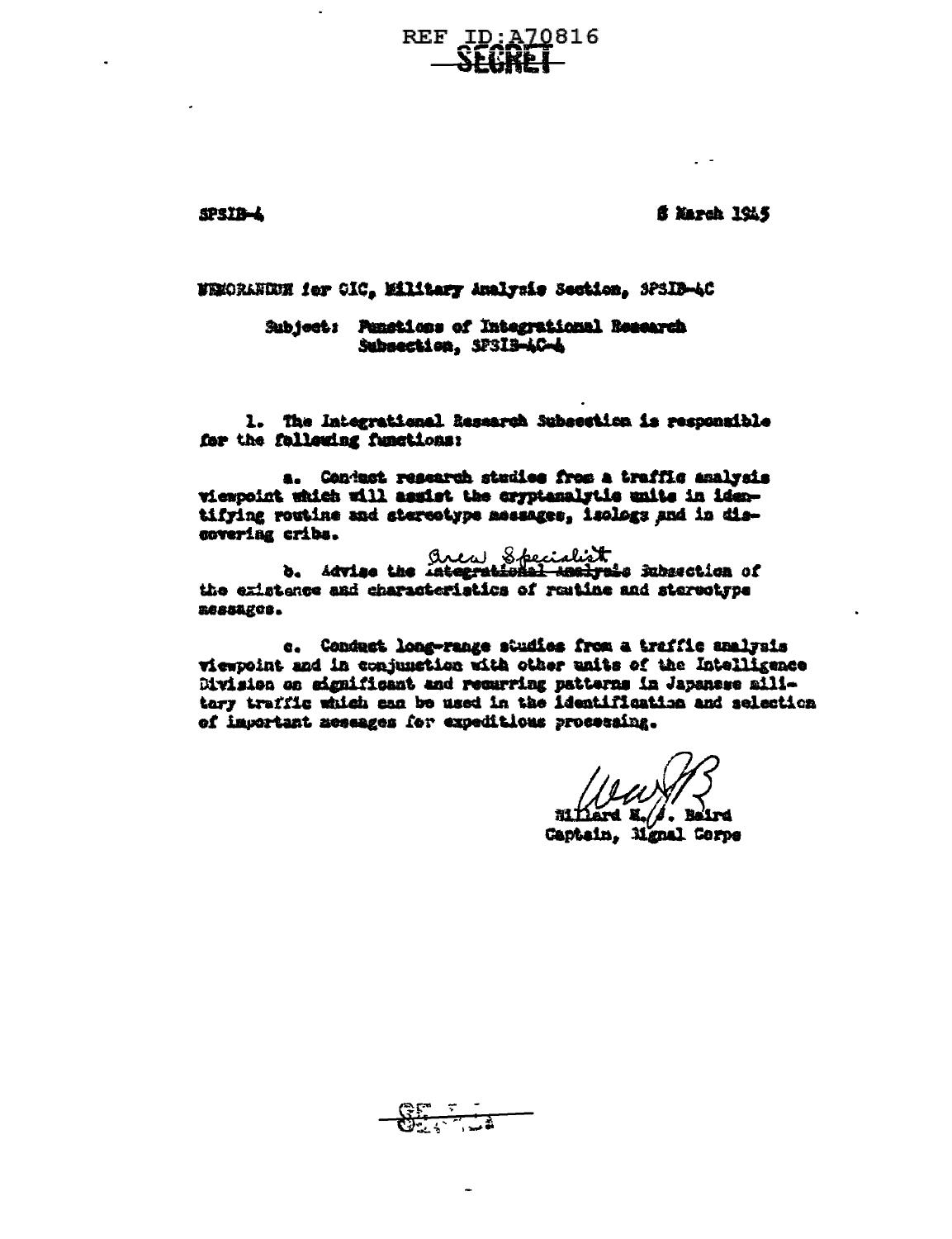### REF ID:A70816 itCiitl

#### 8 March 1945

#### MENORANDUM for OIC, Traffic Section, SPSIB-4B

#### Subjects Factions of the Becorda and Distribution Subsection, SPSIB-4.B

1. The Records and Distribution SUbsection is responsible for the following functions:

a. Prepare and distribute Sovcea of Traffic lists, indicating intercept and censorship sources submitting raw traffic to Signal Security Agency.

b. Prepare and distribute Station Seven Origin and Address Code lists, indicating 5-letter code words used by MS-7 for the encodement of the address. signature, and destination of messages intercepted by MS-7.

c. Maintain a record of the receipt of packages of raw traffic and the contents thereof received by mail or courier from intercept and censorship sources.

d. Publish and distribute Daily, Weekly, Monthly, and Annual Receipt and Process reports indicating by type and nationality the number of messages received from each intercept and censorship source.

e. Accomplish and return receipts for raw traffic received b7 courier from US 1 and Cable Censor.

r. Indicate {b:y time-stamping) the date and .time of receipt (GMT) on the original copy of all messages other than Japanese Military received by mail..

g. Insure that the source of intercept and censorship is clearly indicated on each message.

h. Distribute to the proper units within Signal Security Agency all raw traffic received from intercept and censoship sources.

i. Identify each message by type, nationality, and cryptographic gystem (if pertinent) and indicate same on all traffic other than Japanese Military and Commercial and Personal plain text by means *et* a trigraph.

**1.** Maintain a record of each message indicates the type, nationality, and cryptographic system (if pertinent); date of receipt; source of intercept or censorship; and the means of transmission by which the message was submitted.



 $\cdots$  ...  $\mathbb{F}$ .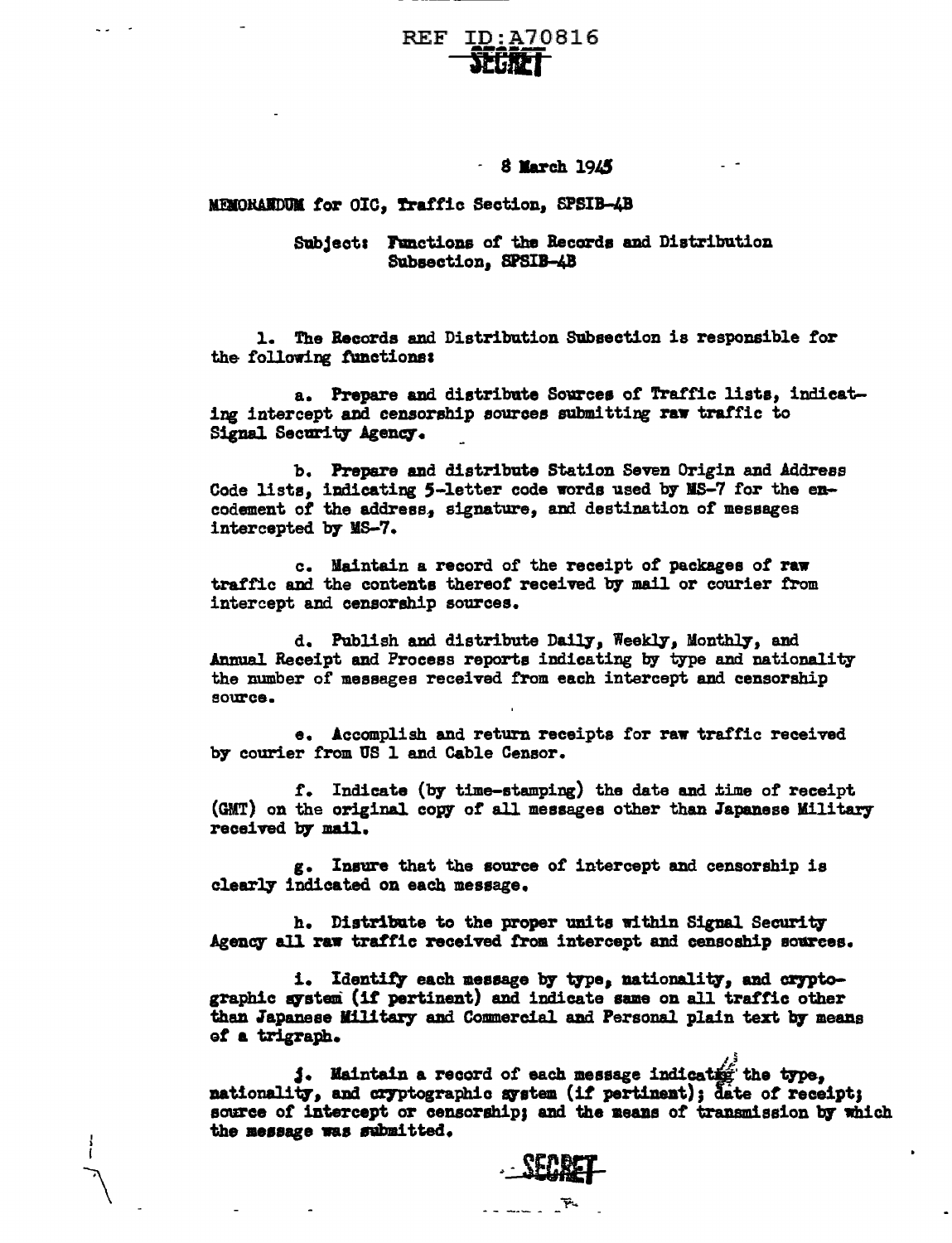k. Maintain a daily record indicating the average elapsed time of "priority" traffic from intercept to receipt at Signal Security Agency.

1. Forward Naval "priority" messages to the Teletype Subsection for transmission to  $OP-20-GT$  by teletype in accordence with current Navy requests. Forward copies of other Naval and Japanese Weather messages to OP-20-GW by courier.

m. Insure that the dispatch by pneumatic tube or delivery by courier of all traffic conforms to prearranged schedules established from approved requests of units engaged in its subsequent processing.

n. Operate the pneumatic tube terminal in room 1426A during the swing and graveyard shifts.

> Willard M. J. Baird Captain, Signal: Corps



 $\begin{array}{c} \overline{a} \\ \overline{b} \\ \overline{c} \end{array}$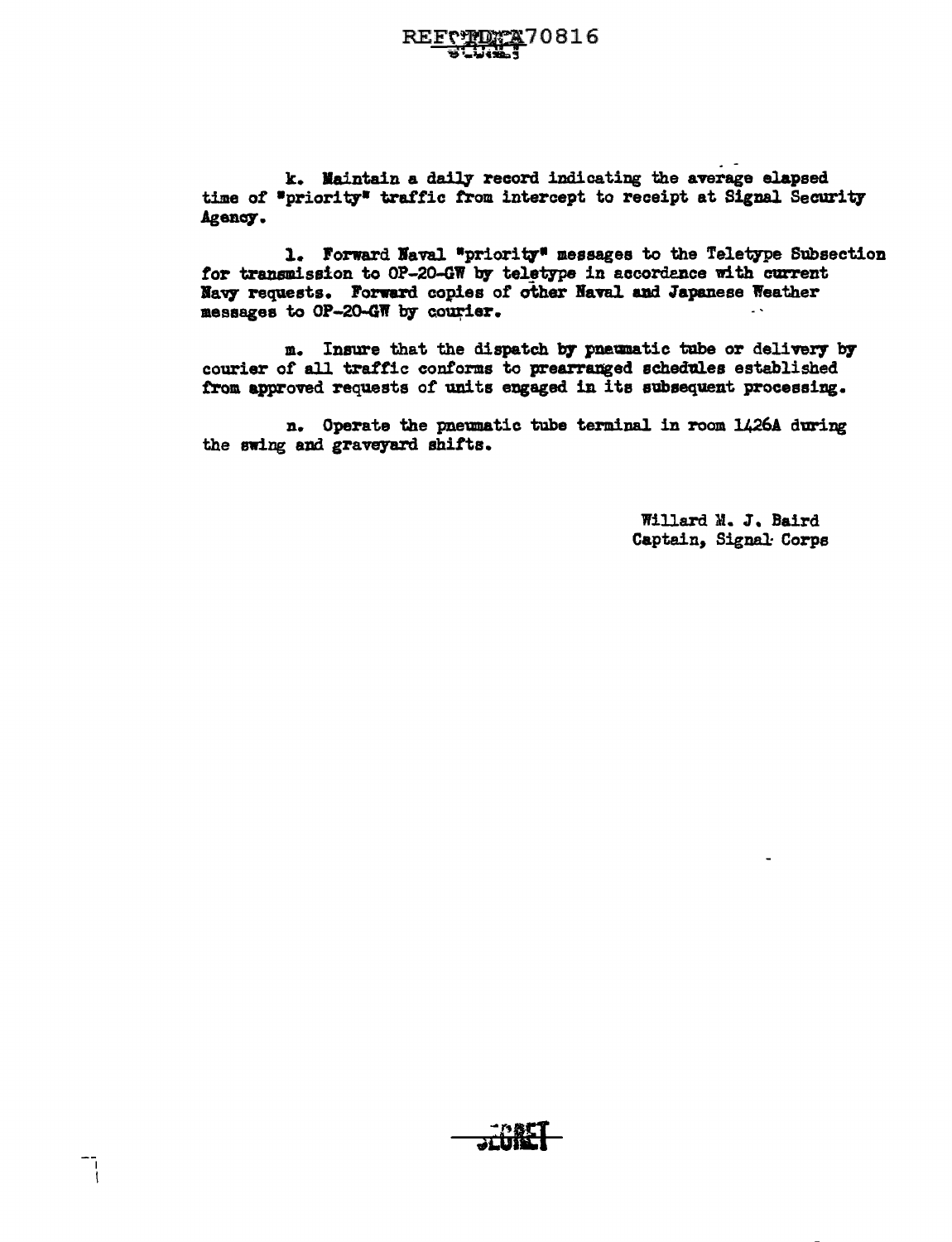$\frac{1}{\sqrt{1-\frac{1}{2}}\sqrt{1-\frac{1}{2}}\sqrt{1-\frac{1}{2}}}}$ 

8 Warch 1945

#### EPECRAETUM for OIC. Traffic Section, SPSIB-4B

Subject: Functions of the Besic Analysis Subrection, SPSIB-4B

1. The Basic Analysis Subsection is responsible for the following functionat

a. Receive all intercepted Japanese Milltery Traffic resching S.'s, and analyze and prepare such traffic for further stady by fraffic Analyzis and Cryptenalysis units, or for further processing within the IEM Branch. The specific functions to be performed are as follows:

(1) Supply 3D sade groups to a message to indicate the point of origin or point of destination, or both, of a message. This is to be dene when these groups are emitted by the vapanese.

(2) Prepare the message for processing by IEM unit. The salient parts of the message are to be identified and indicated by the preseribed editing aystem to insure accurate "punching" by the IBM unit.

(3) Identify HBs, determine HD sode used, and edit in the nlase-ness represented by the Me.

(A) Recognize and determine the priority of a message from code group appearing in the premable of the message.

(5) Segregate specific nessages suspected to be of unusual iaportance and insure expeditions processing and routing of such 20552442.

(6) Betermine the text sede system by deciphering and degarbling the code discriminant, the initial group of the text. During periods when the Japanese cryptographic method is unrecovered, "predict" the discriminant by use of techniques developed by fraffic Analysis.

(7) Mind individual teletype messages in books of 70, marked appropriately, and deliver to 12% unit for "punching".

(8) Forward the various conies (A) of traffic to the Cryptanalysis (B II), ISM (G Branch) and Integrational Analysis (B IV) units. When requested, special type measures are to be given specific routings within the aforesationed units.